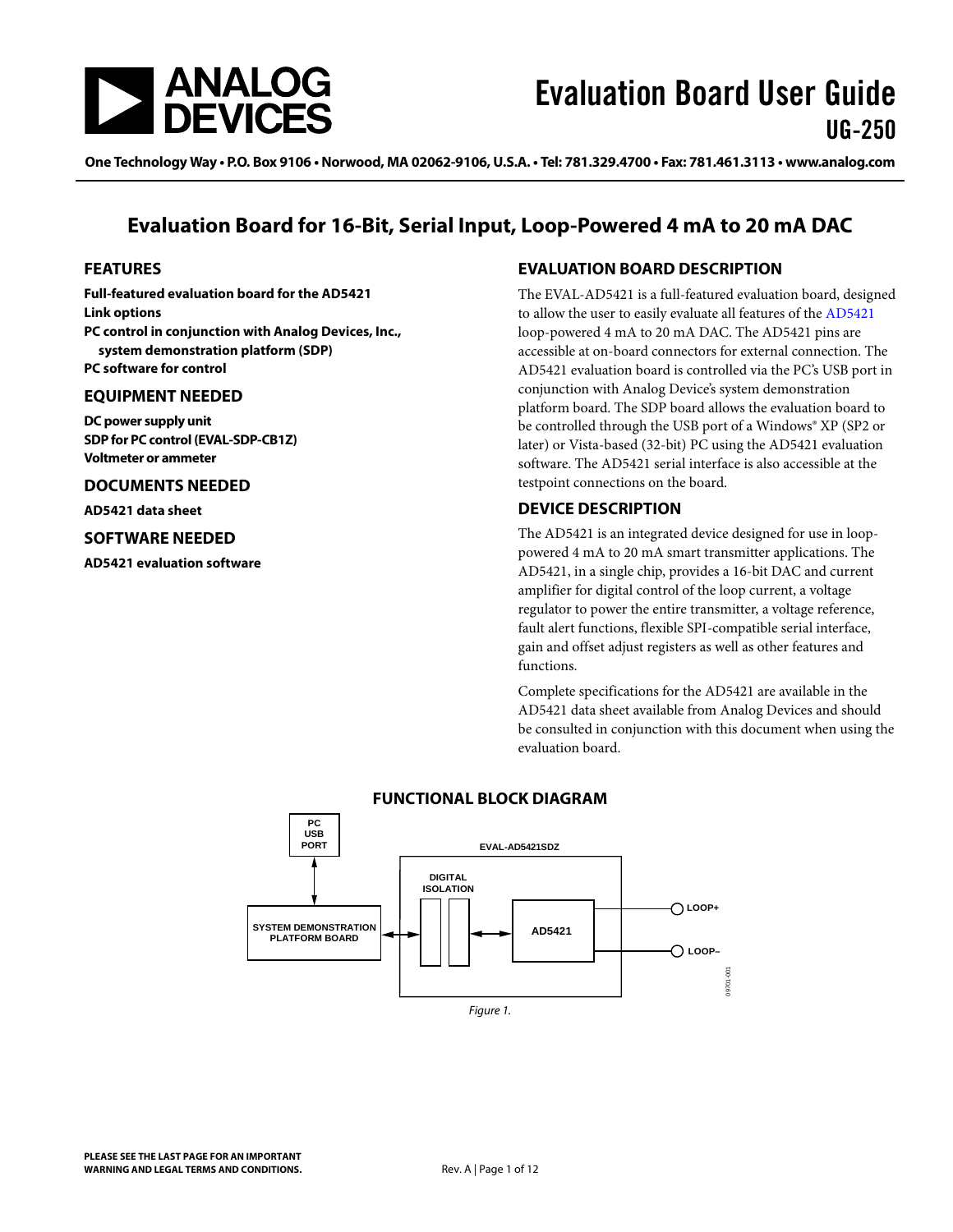## **TABLE OF CONTENTS**

# **Evaluation Board User Guide**

| Evaluation Board Software Quick Start Procedures5 |  |
|---------------------------------------------------|--|
|                                                   |  |
|                                                   |  |
|                                                   |  |
|                                                   |  |
|                                                   |  |
|                                                   |  |

## <span id="page-1-0"></span>**REVISION HISTORY**

| $10/11$ —Rev. 0 to Rev. A        |  |
|----------------------------------|--|
|                                  |  |
| 3/11—Revision 0: Initial Version |  |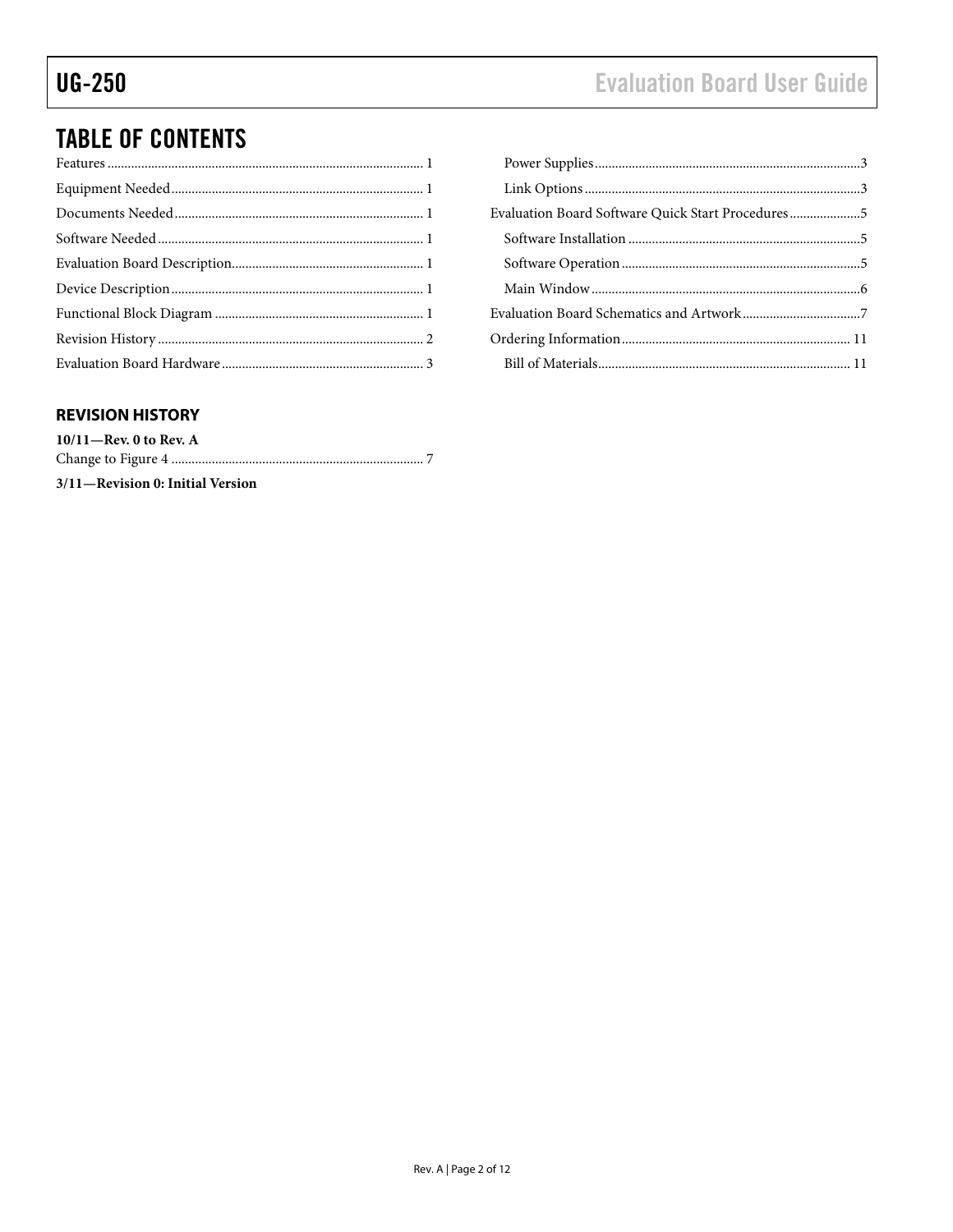## <span id="page-2-0"></span>EVALUATION BOARD HARDWARE

## <span id="page-2-1"></span>**POWER SUPPLIES**

The [AD5421](http://www.analog.com/AD5421) evaluation board requires one power supply connection from LOOP− to LOOP+ (J7), a voltage in the range from 5.5 V to 52 V can be applied if the on-board MOSFET device (U2) is not enabled. With U2 enabled, the voltage limit is the breakdown voltage of U2, which in this case is 240 V. A load resistor can also be connected at J7.

## <span id="page-2-2"></span>**LINK OPTIONS**

Set the link options on the evaluation board for the required operating setup before powering on the board. The functions of the link options are described in [Table 2.](#page-3-0)

## *Default Link Option Setup*

The default link options are listed in [Table 1.](#page-2-3)

#### <span id="page-2-3"></span>**Table 1. Link Options**

| -<br>Link No.   | <b>Option</b> |
|-----------------|---------------|
| LK1             | Inserted      |
| LK <sub>2</sub> | B             |
| LK4             | Inserted      |
| LK6             | Inserted      |
| LK7             | Inserted      |
| Alarm_Dir       | B             |
| Rint_Rext       | B             |
| Range0          | B             |
| Range1          | B             |
| Reg_Sel0        | Α             |
| Reg_Sel1        | B             |
| Reg_Sel2        | Α             |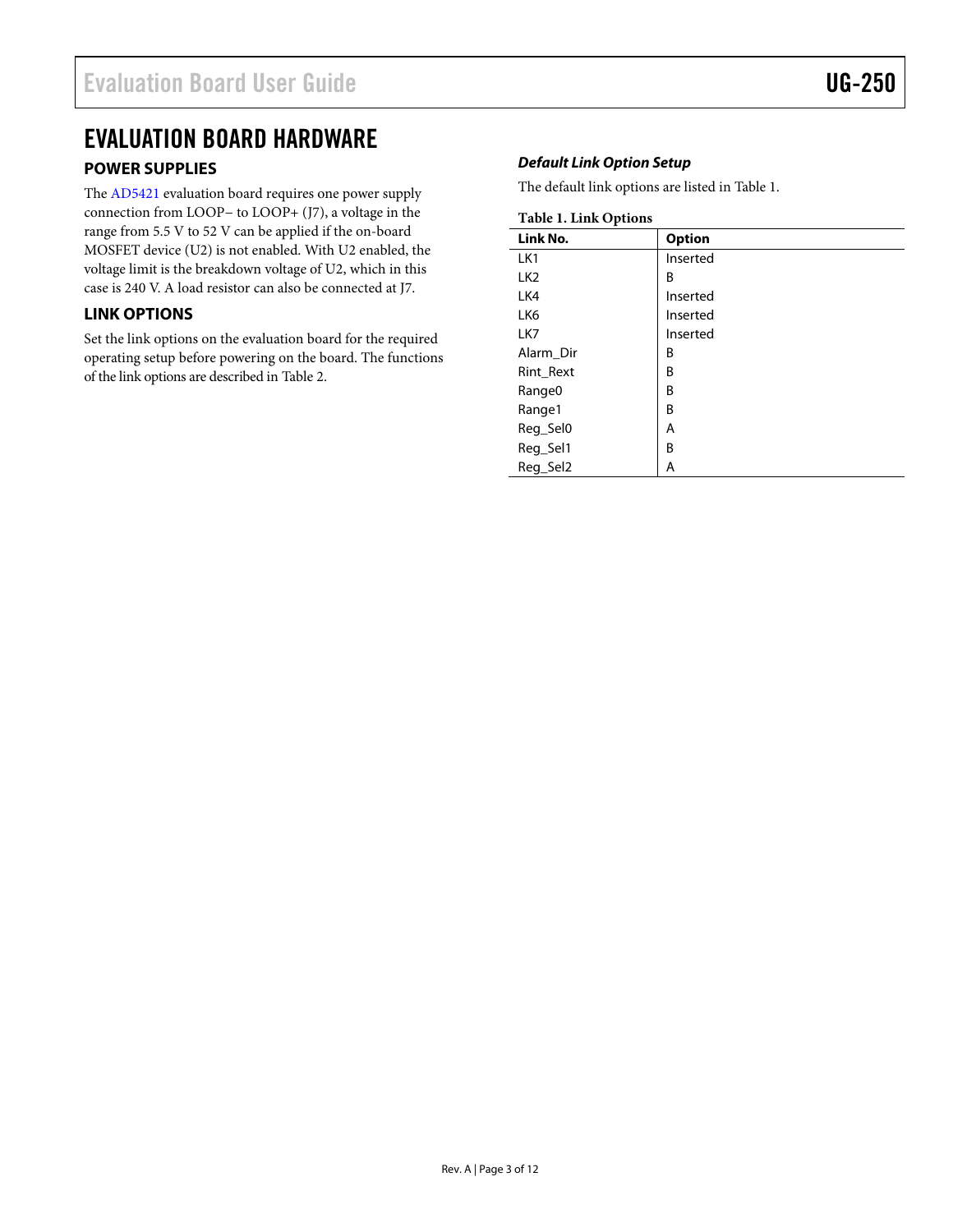## <span id="page-3-0"></span>**Table 2. Link Options**

| Link No.                  | <b>Description</b>                                                                                                                                                |          |                                                        |                                                                                                  |  |
|---------------------------|-------------------------------------------------------------------------------------------------------------------------------------------------------------------|----------|--------------------------------------------------------|--------------------------------------------------------------------------------------------------|--|
| LK1                       | This link connects the VLOOP input pin to the LOOP+ voltage via a 20:1 resistor divider.                                                                          |          |                                                        |                                                                                                  |  |
|                           | When this link is inserted, the VLOOP pin is connected to the resistor divider.                                                                                   |          |                                                        |                                                                                                  |  |
|                           | When this link is removed, the $V_{\text{LOOP}}$ pin is unconnected and can be connected to another voltage (maximum 2.5 V) via TP26.                             |          |                                                        |                                                                                                  |  |
| LK <sub>2</sub>           | This link enables/disables the MOSFET device.                                                                                                                     |          |                                                        |                                                                                                  |  |
|                           | Position A disables the MOSFET device.                                                                                                                            |          |                                                        |                                                                                                  |  |
|                           |                                                                                                                                                                   |          |                                                        | Position B enables the MOSFET device and the loop supply is connected directly to the REGIN pin. |  |
| LK4                       | This link enables/disables the <i>i</i> Coupler <sup>®</sup> digital isolators.                                                                                   |          |                                                        |                                                                                                  |  |
|                           |                                                                                                                                                                   |          | When this link is inserted, the isolators are enabled. |                                                                                                  |  |
|                           |                                                                                                                                                                   |          |                                                        | When this link is removed, the isolators are disabled.                                           |  |
| LK <sub>6</sub>           |                                                                                                                                                                   |          |                                                        | This link should be inserted when the MOSFET device is enabled (LK2 in Position B).              |  |
|                           |                                                                                                                                                                   |          |                                                        | This link should be removed when the MOSFET device is disabled (LK2 in Position A).              |  |
| LK7                       | This link completes the loop connection if a load resistor is not connected at Connector J7.                                                                      |          |                                                        |                                                                                                  |  |
|                           | This link should be inserted if a load resistor is not connected at Connector J7.<br>This link should be removed if a load resistor is connected at Connector J7. |          |                                                        |                                                                                                  |  |
|                           |                                                                                                                                                                   |          |                                                        |                                                                                                  |  |
| Alarm_Dir                 | This link selects the alarm current direction.                                                                                                                    |          |                                                        |                                                                                                  |  |
|                           | Position A selects an upscale alarm current (22.8 mA or 24 mA).<br>Position B selects a downscale alarm current (3.2 mA).                                         |          |                                                        |                                                                                                  |  |
| Rint_Rext                 |                                                                                                                                                                   |          |                                                        | This link selects to use either the internal or external current setting resistor.               |  |
|                           |                                                                                                                                                                   |          | Position A selects the internal resistor.              |                                                                                                  |  |
|                           |                                                                                                                                                                   |          | Position B selects the external resistor.              |                                                                                                  |  |
| Range0,                   | These links select the loop current range.                                                                                                                        |          |                                                        |                                                                                                  |  |
| Range1                    | Range1                                                                                                                                                            | Range0   | <b>Loop Range</b>                                      |                                                                                                  |  |
|                           | B                                                                                                                                                                 | B        | 4 mA to 20 mA                                          |                                                                                                  |  |
|                           | B                                                                                                                                                                 | A        | 3.8 mA to 21 mA                                        |                                                                                                  |  |
| 3.2 mA to 24 mA<br>Α<br>B |                                                                                                                                                                   |          |                                                        |                                                                                                  |  |
|                           | A                                                                                                                                                                 | A        | 3.8 mA to 21 mA                                        |                                                                                                  |  |
| Reg_Sel2,                 |                                                                                                                                                                   |          |                                                        | These links select the voltage regulator output voltage.                                         |  |
| Reg_Sel1,                 | Reg_Sel2                                                                                                                                                          | Reg_Sel1 | Reg_Sel0                                               | <b>Regulator Output Voltage</b>                                                                  |  |
| Reg_Sel0                  | B                                                                                                                                                                 | B        | B                                                      | 1.8V                                                                                             |  |
|                           | B                                                                                                                                                                 | B        | A                                                      | 2.5V                                                                                             |  |
|                           | B                                                                                                                                                                 | А        | B                                                      | 3V                                                                                               |  |
|                           | B                                                                                                                                                                 | А        | A                                                      | 3.3V                                                                                             |  |
|                           | А                                                                                                                                                                 | B        | B                                                      | 5 V                                                                                              |  |
|                           | Α                                                                                                                                                                 | В        | Α                                                      | 9 V                                                                                              |  |
|                           |                                                                                                                                                                   |          | B                                                      |                                                                                                  |  |
|                           | Α                                                                                                                                                                 | А        |                                                        | 12V                                                                                              |  |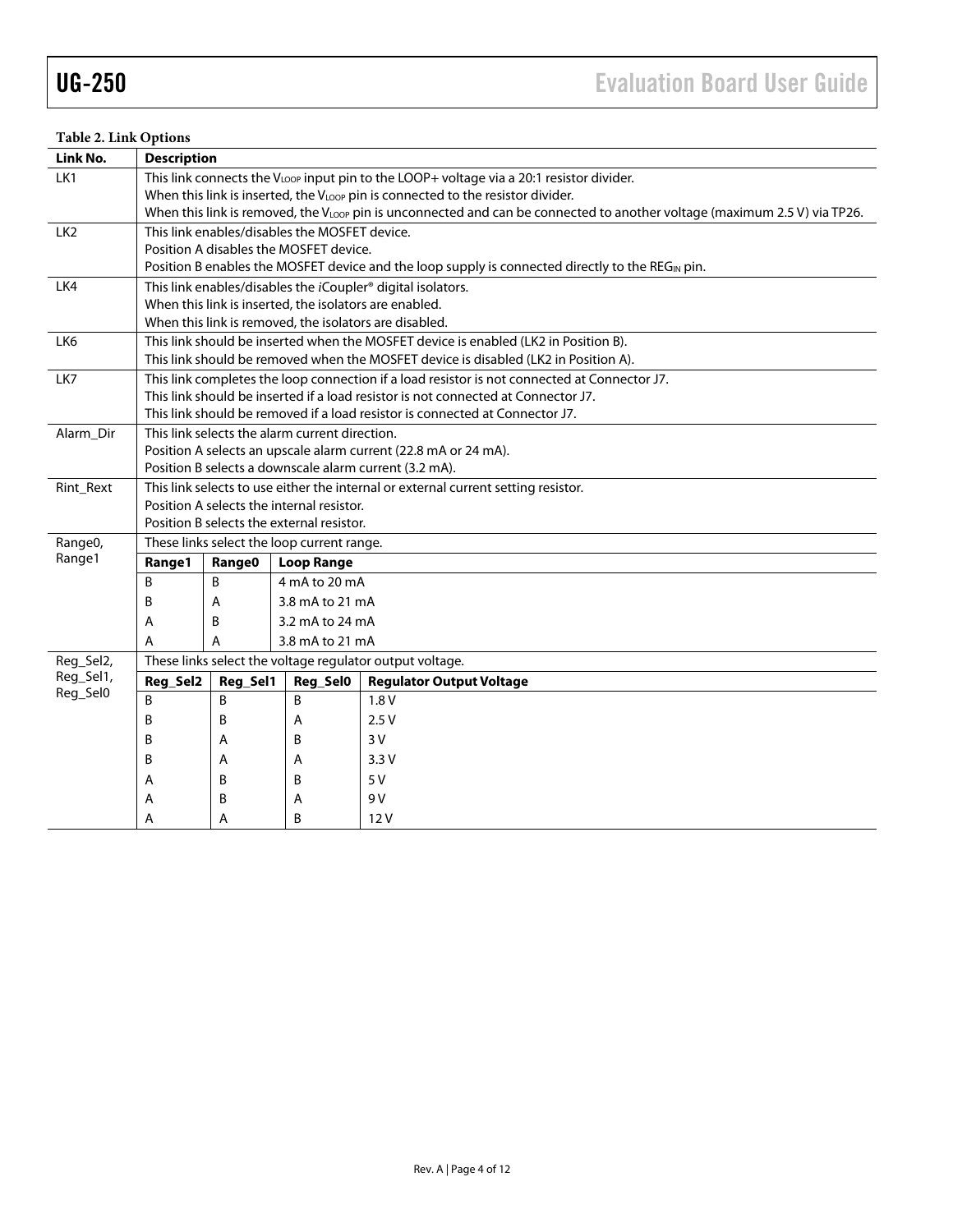# <span id="page-4-0"></span>EVALUATION BOARD SOFTWARE QUICK START PROCEDURES

## <span id="page-4-1"></span>**SOFTWARE INSTALLATION**

The [AD5421](http://www.analog.com/AD5421) evaluation kit includes self-installing software on a CD. The software is compatible with Windows XP (SP2) and Vista (32-bit). If the setup file does not run automatically, you can run **setup.exe** from the CD.

Install the evaluation software before connecting the evaluation board and SDP board to the USB port of the PC to ensure that the evaluation system is correctly recognized when connected to the PC.

- 1. After installation from the CD is complete, power up the [AD5421](http://www.analog.com/AD5421) evaluation board as described in the [Power](#page-2-1)  [Supplies](#page-2-1) section.
- 2. Connect the SDP board to th[e AD5421](http://www.analog.com/AD5421) evaluation board and then to the USB port of your PC using the supplied cable. Either connector of the SDP board may be used.
- 3. When the evaluation system is detected, proceed through any dialog boxes that appear. This finishes the installation.

## <span id="page-4-2"></span>**SOFTWARE OPERATION**

To launch the software, complete the following steps:

- 1. From the **Start** menu, select **Analog Devices – AD5421**; then select **AD5421 Evaluation Software**. The main window of the software displays (see [Figure 3\)](#page-5-1).
- 2. If the evaluation system is not connected to the USB port when the software is launched, or if th[e AD5421](http://www.analog.com/AD5421) board is not connected to the SDP board, a connectivity error displays (see Figure 2). Simply connect the evaluation board to the USB port of the PC, wait a number of seconds, click **Rescan**, and follow the instructions.

| abort.   | No matching system found. Press Rescan to retry or Cancel to |  |
|----------|--------------------------------------------------------------|--|
|          |                                                              |  |
| Previous | Next                                                         |  |
|          |                                                              |  |

*Figure 2. Connectivity Error Alert*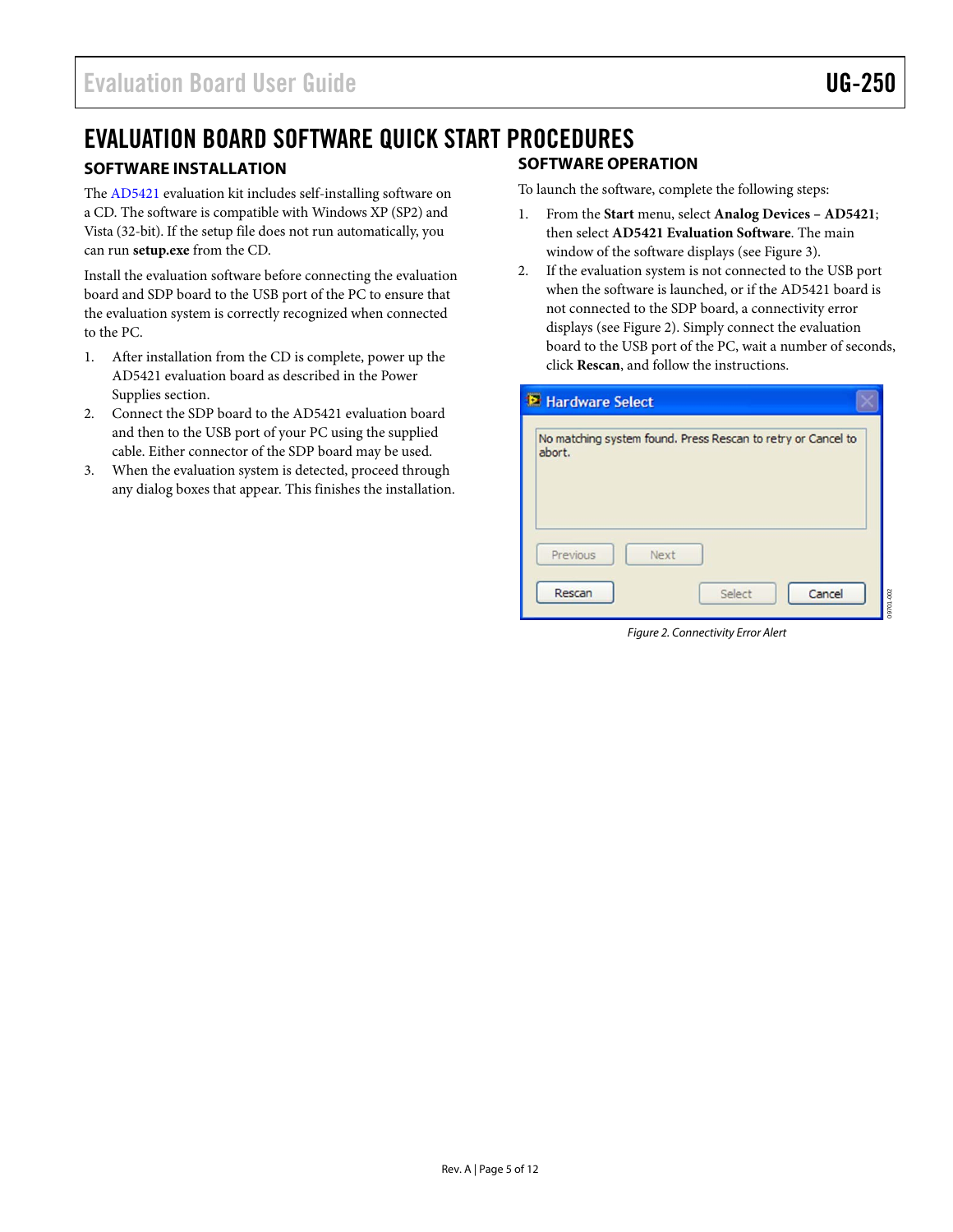<span id="page-5-1"></span>



*Figure 3. Main Window*

## <span id="page-5-0"></span>**MAIN WINDOW**

As can be seen in Figure 3, the main window is made up of 5 tabs; **Control Register**, **DAC Register**, **Fault Register**, **Program Loop Current**, and **Command Write.** Outside of the tab structure at the top right of the window are two control items; **LDAC PIN** to set the state of the LDAC pin and **USE PEC** to select whether packet error checking is used in the communications with th[e AD5421.](http://www.analog.com/AD5421) There is also an indicator item; **PEC Error**, this alerts to a packet error in the data received from the [AD5421.](http://www.analog.com/AD5421) At the bottom of the window is a display of the contents of the fault register, this is updated on every communication with th[e AD5421](http://www.analog.com/AD5421) if **Auto Fault Readback** is enabled.

### *Control Register*

The **Control Register** tab is displayed by default. This tab allows the user to program the control register.

## *DAC Register*

The **DAC Register** tab allows the user to program the DAC register, offset adjust register, and gain adjust register.

### *Fault Register*

The **Fault Register** tab allows the user to read the contents of the fault register. The fault register can also be polled continuously.

#### *Program Loop Current*

The **Program Loop Current** tab allows the user to program a loop current value directly by entering the value in milliamps after having first selected the loop current range that is set by the Range0 and Range1 link options.

### *Command Write*

The **Command Write** tab allows the user to read/write all of the [AD5421s](http://www.analog.com/AD5421) registers as well as issue commands.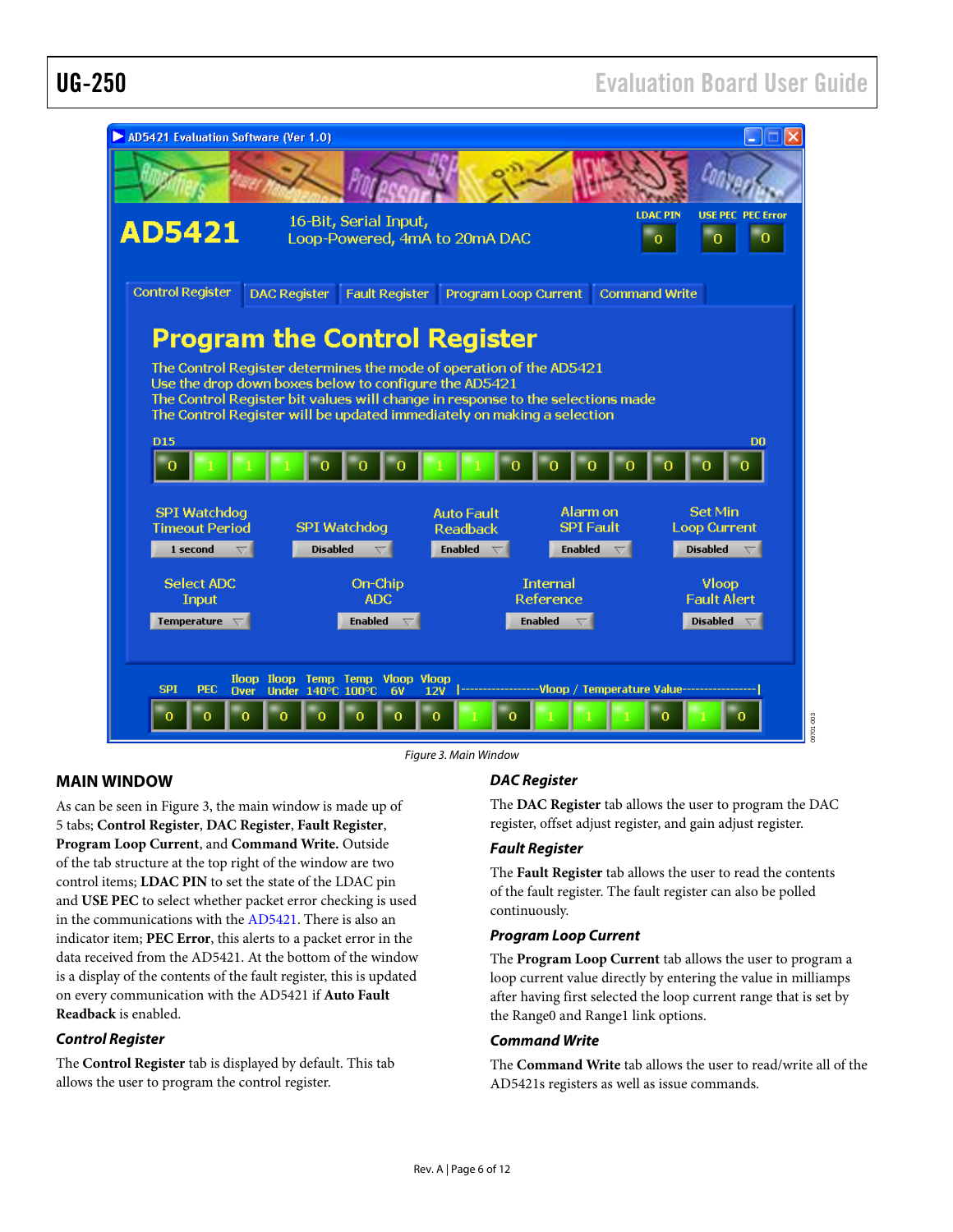## <span id="page-6-0"></span>EVALUATION BOARD SCHEMATICS AND ARTWORK



*Figure 4. Schematic of the AD5421 Circuitry*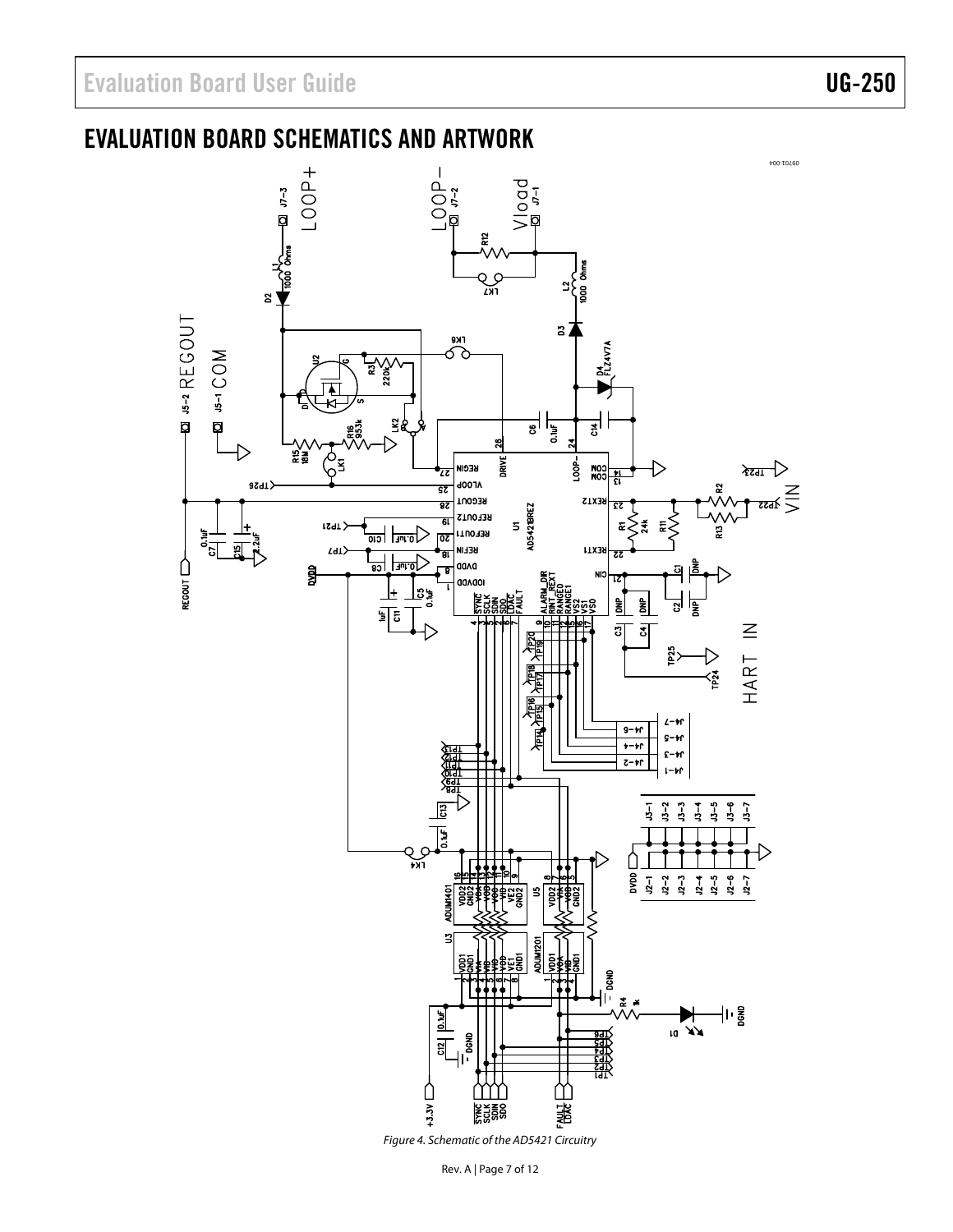UG-250 Evaluation Board User Guide

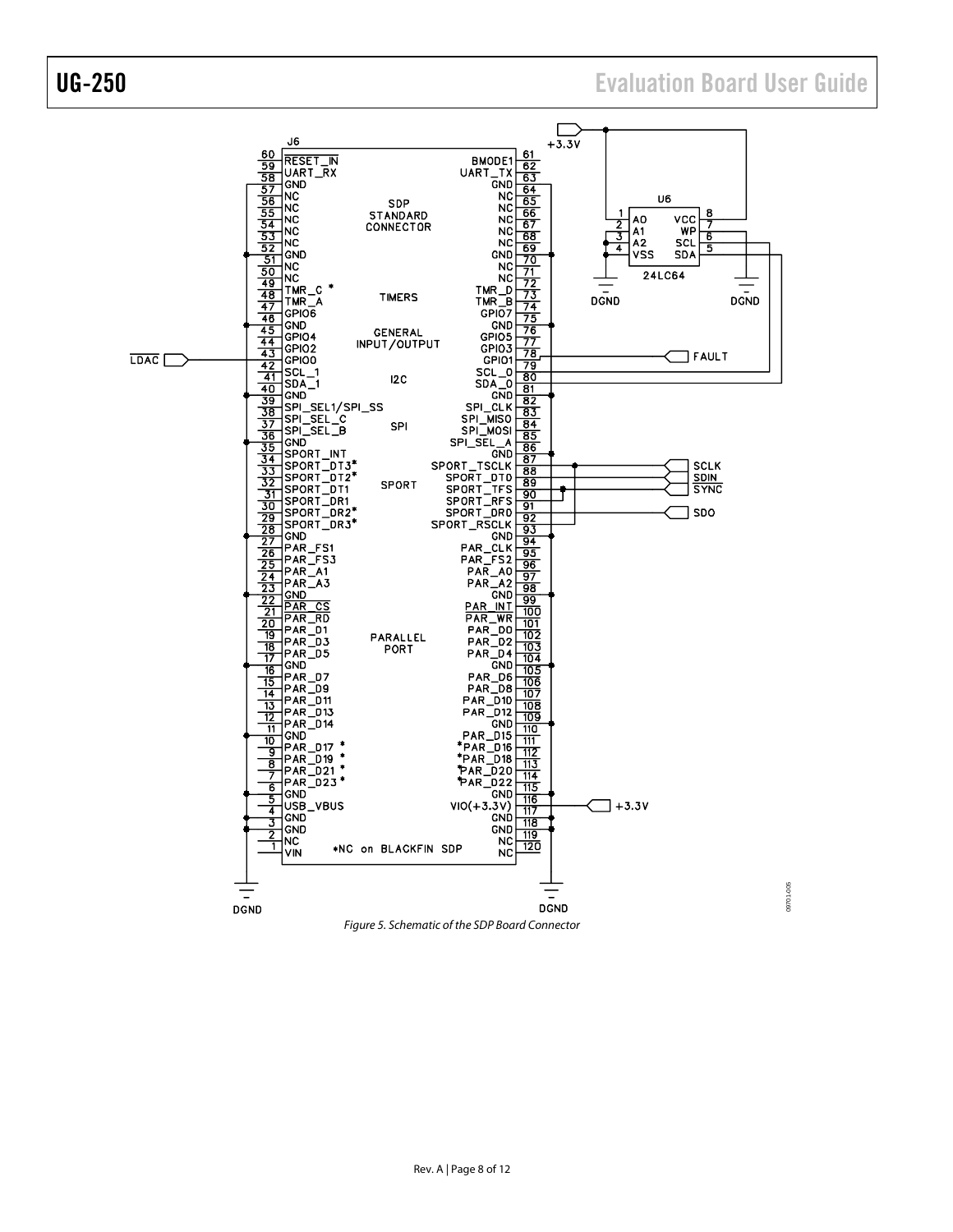# Evaluation Board User Guide Communication Control of Control of Control Control of Control Control Of Control O



*Figure 6. Component Placement Drawing*



*Figure 7. Component Side PCB Drawing*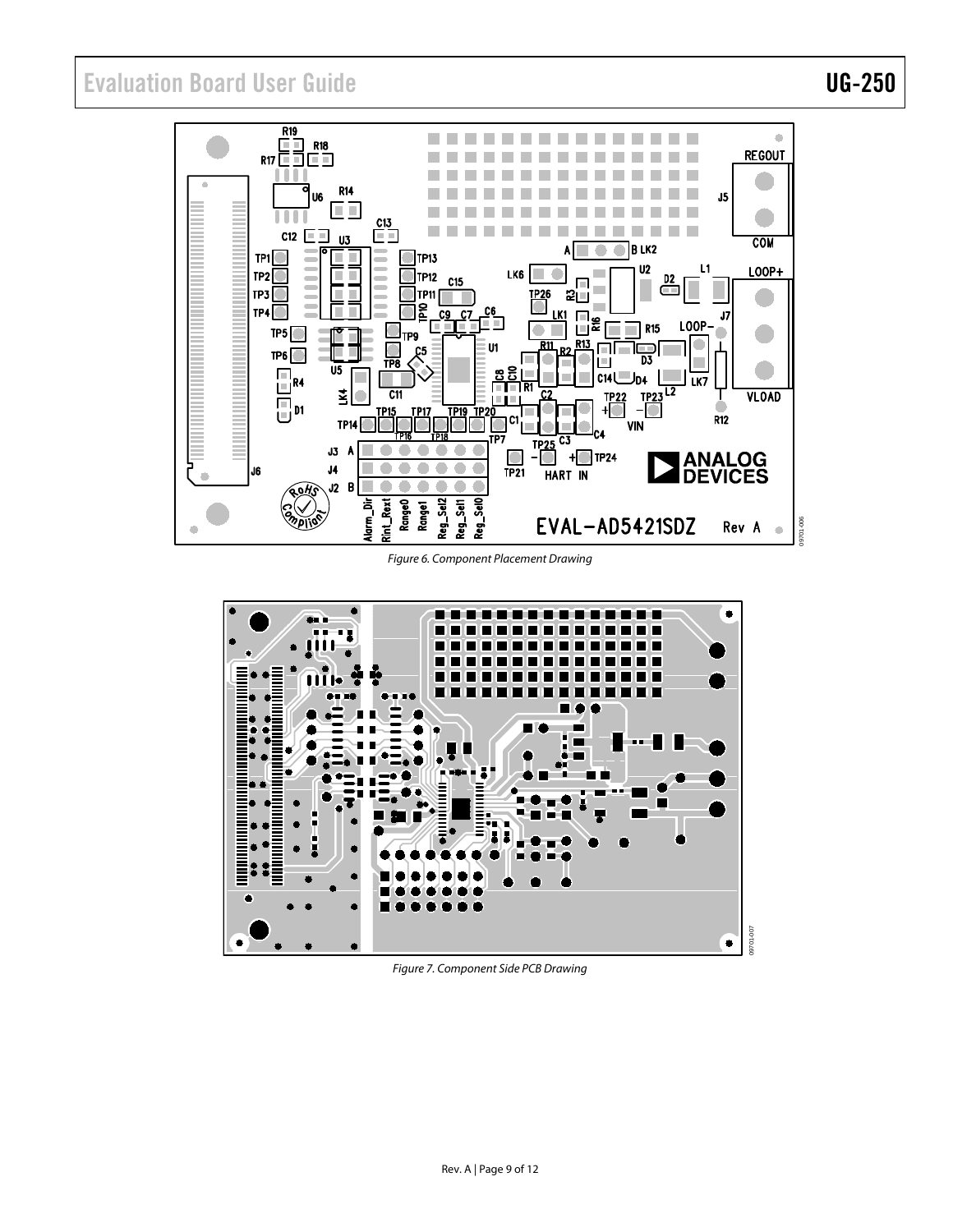

*Figure 8. Solder Side PCB Drawing*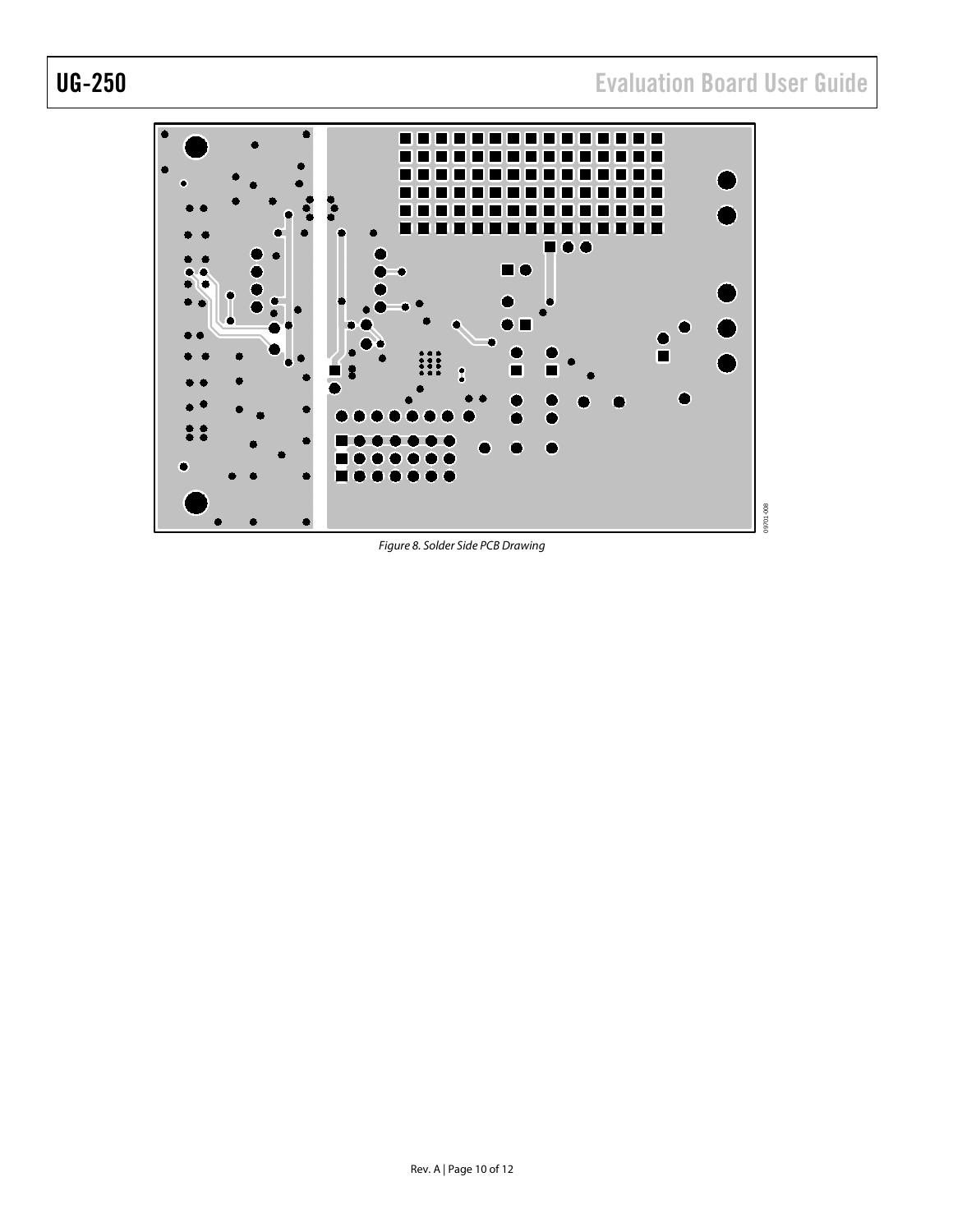## <span id="page-10-0"></span>ORDERING INFORMATION

## <span id="page-10-1"></span>**BILL OF MATERIALS**

**Table 3.**

| Reference         |                                              |                          |                                  |
|-------------------|----------------------------------------------|--------------------------|----------------------------------|
| <b>Designator</b> | <b>Part Description</b>                      | <b>Part Number</b>       | Supplier/Number                  |
| C5                | Capacitor, F/TERM, 100 nF, 50 V, X7R         | 06035C104KAZ2A           | FEC 1301894                      |
| C <sub>6</sub>    | Capacitor, F/TERM, 100 nF, 50 V, X7R         | 06035C104KAZ2A           | FEC 1301894                      |
| C7                | Capacitor, F/TERM, 100 nF, 50 V, X7R         | 06035C104KAZ2A           | FEC 1301894                      |
| C8                | Capacitor, F/TERM, 100 nF, 50 V, X7R         | 06035C104KAZ2A           | FEC 1301894                      |
| C9                | Capacitor, F/TERM, 100 nF, 50 V, X7R         | 06035C104KAZ2A           | FEC 1301894                      |
| C10               | Capacitor, F/TERM, 100 nF, 50 V, X7R         | 06035C104KAZ2A           | FEC 1301894                      |
| C11               | Capacitor, 1 µF, 16 V, Case A tantalum       | MCCTA105M016             | FEC 1190114                      |
| C12               | Capacitor, F/TERM, 100 nF, 50 V, X7R         | 06035C104KAZ2A           | FEC 1301894                      |
| C13               | Capacitor, F/TERM, 100 nF, 50 V, X7R         | 06035C104KAZ2A           | FEC 1301894                      |
| C15               | Capacitor, 2.2 µF, 16 V, Case A tantalum     | MCCTA225M016             | FEC 1190115                      |
| D1                | LED, yellow, 0603                            | LY Q971-H1K1-36-0-20-R18 | Digi-Key 475-2557-1-ND           |
| D <sub>2</sub>    | BAS516, high speed switching diodes          | <b>BAS516</b>            | FEC 8734402                      |
| D <sub>3</sub>    | BAS516, high speed switching diodes          | <b>BAS516</b>            | FEC 8734402                      |
| D <sub>4</sub>    | Diode ZENER, 4.7 V, 500 MW, SOD-80           | FLZ4V7A                  | Digi-Key FLZ4V7ACT-ND            |
| J2                | Header, TIN, SIL, 32-way                     | 3-826936-2               | FEC 5217805 and FEC 1212164 (x7) |
| J3                | Header, TIN, SIL, 32-way                     | 3-826936-2               | FEC 5217805 and FEC 1212164 (x7) |
| J4                | Header, TIN, SIL, 32-way                     | 3-826936-2               | FEC 5217805 and FEC 1212164 (x7) |
| J5                | 2-pin terminal block (5 mm pitch)            | CTB5000/2                | FEC 151789                       |
| J6                | 120-way connector, 0.6 mm pitch              | FX8-120S-SV(21)          | FEC 1324660                      |
| J7                | 3-pin terminal block (5 mm pitch)            | CTB5000/3                | FEC 151790                       |
| L1                | Ferrite bead chip, series FB FB              | FBMH3225HM102NT          | FEC 1651731                      |
| L2                | Ferrite bead chip, series FB FB              | FBMH3225HM102NT          | FEC 1651731                      |
| LK1               | 2-pin (0.1" pitch) header and shorting shunt | M20-9990246              | FEC 1022247 and FEC 150-411      |
| LK <sub>2</sub>   | 3-pin SIL header and shorting link           | M20-9990345 and M7567-05 | FEC 1022248 and FEC 150410       |
| LK4               | 2-pin (0.1" pitch) header and shorting shunt | M20-9990246              | FEC 1022247 and FEC 150-411      |
| LK6               | 2-pin (0.1" pitch) header and shorting shunt | M20-9990246              | FEC 1022247 and FEC 150-411      |
| LK7               | 2-pin (0.1" pitch) header and shorting shunt | M20-9990246              | FEC 1022247 and FEC 150-411      |
| R1                | Resistor, 24 k $\Omega$ , 0805, 5 ppm        | PCF0805-13-24K-B-T1      | FEC 1108901                      |
| R <sub>3</sub>    | Resistor, 220 kΩ, 5%, 50 V, 0.063W, 0603     | MC 0.063W 0603 5% 220K   | FEC 9331930                      |
| R4                | Resistor, 1 kΩ, 5%, 50 V, 0.063W, 0603       | MC 0.063W 0603 5% 1K     | FEC 9331697                      |
| R <sub>15</sub>   | Resistor, HRC11 0805 18M                     | RC0805JR-0718ML          | Yageo (Phycomp) FEC 9236422      |
| R <sub>16</sub>   | MULTICOMP, resistor, 0603 953 k $\Omega$     | MC 0.063W 0603 1% 953K   | FEC 1171085                      |
| R18               | RESISTOR, 0603, 100 k $\Omega$ , 1%          | MC 0.063W 0603 1% 100K   | FEC 9330402                      |
| R19               | RESISTOR, 0603, 100 kΩ, 1%                   | MC 0.063W 0603 1% 100K   | FEC 9330402                      |
| U1                | Loop powered, 4 mA to 20 mA DAC              | AD5421CREZ               | AD5421CREZ                       |
| U <sub>2</sub>    | Depletion mode, N-channel MOSFET             | <b>BSP129</b>            | FEC 1214279                      |
| U3                | Digital isolator                             | ADUM1401ARWZ             | ADuM1401ARWZ                     |
| U <sub>5</sub>    | Digital isolator                             | ADuM1201ARZ              | ADuM1201ARZ                      |
| U <sub>6</sub>    | 64K I <sup>2</sup> C serial EEPROM           | 24LC64-I/SN              | FEC 9758070                      |